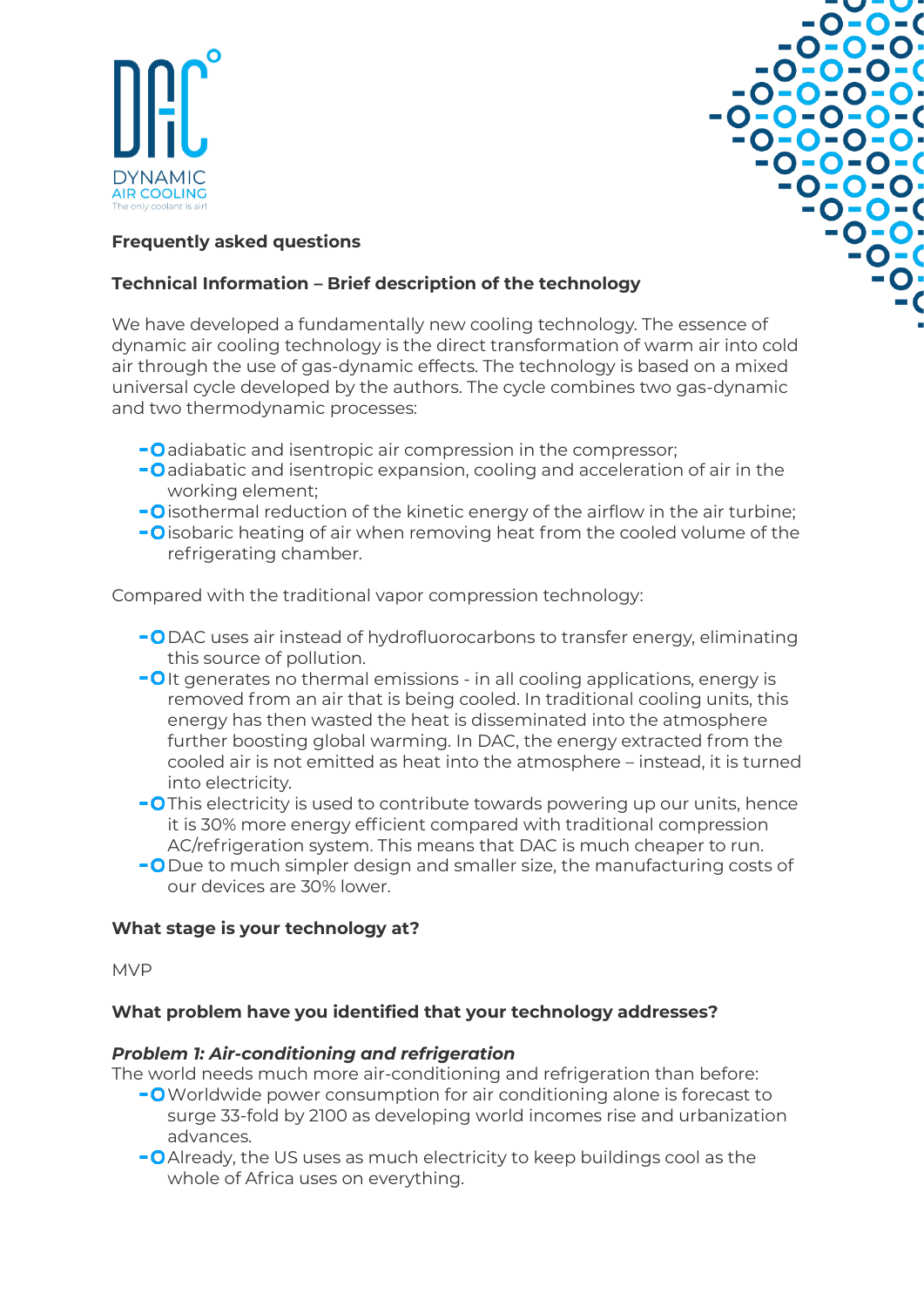

- -v-v  $-0-0-0$  $-0 - 0 - 0$  $-0 - 0 - 0 - 0$  $-0 - 0 - 0 - 0$  $-0-0-0-0-0$  $-0 - 0 - 0 - 0$  $-0 - 0 - 0 - 0$  $-0 - 0 - 0$  $-0 - 0 - 0$ -0-0- $-0-0$ -0
- **-O** By mid-century people worldwide will use more energy for cooling than heating.

However, the old technology cannot provide an answer for this demand:

- **-O** cold is still overwhelmingly produced by burning fossil fuels
- **-O** emission targets agreed at international climate summits are very tight and limiting
- **-O** almost all cold is still produced by vapor-compression refrigeration, 100year-old technology that uses refrigerants - hydrofluorocarbons (HFCs). However, HFCs produce greenhouse gases that can be up to 4,000 times more potent than carbon dioxide.

# *Problem 2: Food security*

The world needs an awful lot more refrigeration - cold's role in food security is the key - as much as a third of all food is lost or wasted between harvest and home, mostly in the developing world. Losses amount to about 1.3 billion tons per year. Food is lost or wasted throughout the supply chain, from initial agricultural production down to final household consumption. Halving food waste would feed 800 million of the 1 billion chronically undernourished people in the world (research by the International Institute of Refrigeration).

Food losses represent a waste of resources used in production such as land, water, energy, and inputs, increasing the green gas emissions in vain.

### **What is the potential impact of your technology? If applicable, please quantify the potential energy created and/or the energy and carbon emissions saved.**

Replacing refrigerants that damage the atmosphere would reduce total greenhouse gases by the equivalent of 90bn tonnes of CO2 by 2050. Making more energy-efficient could double that. By comparison, if 1/2 world's population were to give up meat, it would save only 66bn tonnes of CO2. Replanting 2/3 of degraded tropical forests would save 61bn tonnes. A 1/3 increase in global bicycle journeys would save just 2.3bn tonnes).

Let´s take into consideration just the two smallest refrigeration segments (shipping containers and refrigerated trucks). We will be able to achieve the following benefits:

- There are 1,5M reefers (shipping containers) in the world = 7,5M MTCO2 emissions

- There are 4M refrigerated trucks in the world = 20M MTCO2

According to European Trading System: the cost of cutting down one ton of CO2 = €7. This provides us with the total economic benefit of €192 500 000 just from these two market segments.

Hydrofluorocarbons (used in AC/refrigeration units) are the fastest-growing type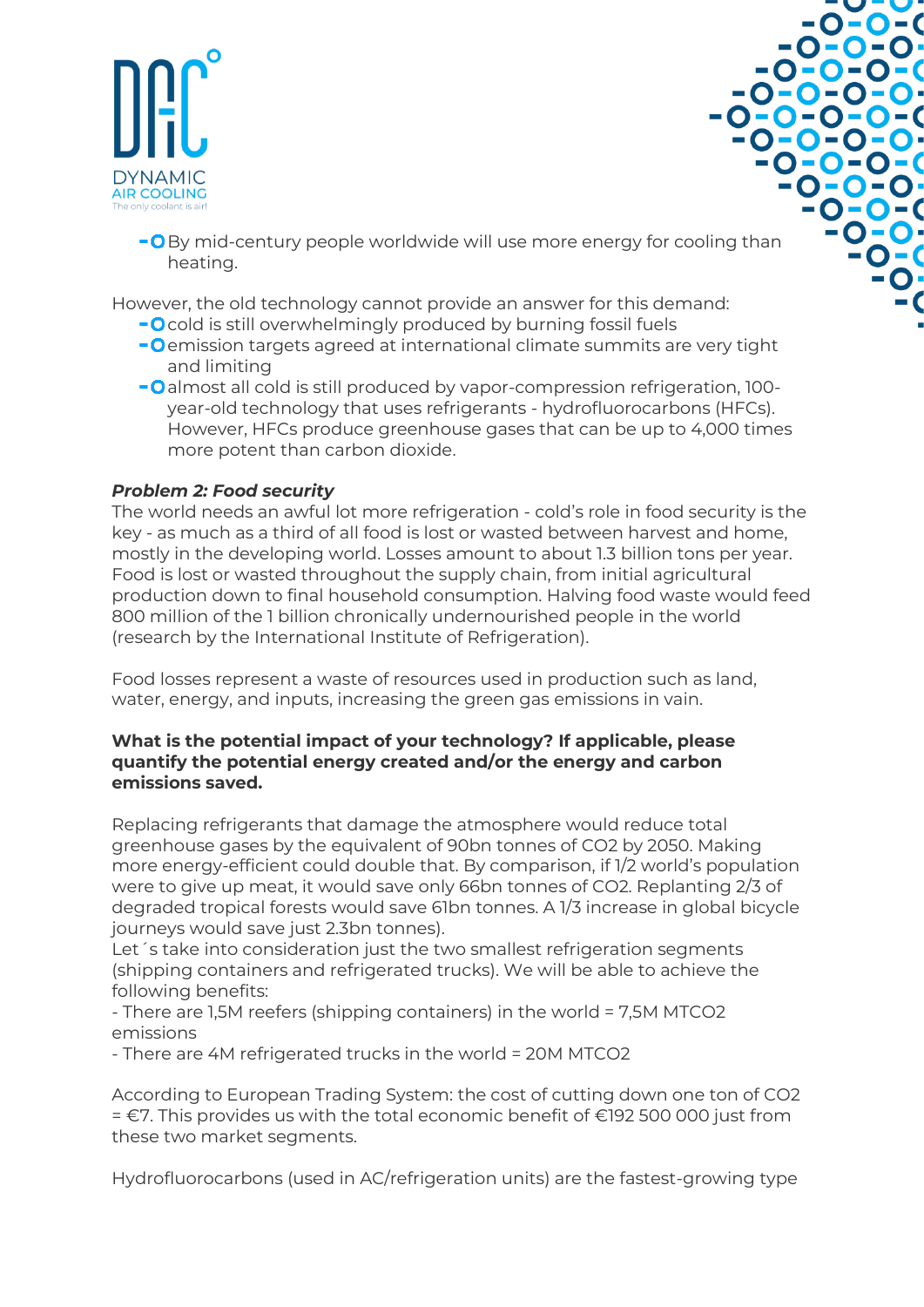



of greenhouse gas. Their use around the world is increasing by 10-15% a year as the global need for cooling grows.

Though hydrofluorocarbons do not deplete Earth's ozone layer in the way the chlorofluorocarbons did, they contribute disproportionately to global warming – HFCs are far more potent at trapping heat than carbon dioxide is. One of the most widely used hydrofluorocarbons R-134a (a refrigerant used in the AC equipment of cars) has a global warming potential (GWP) of 1,430. Weight for weight, it is 1,430 worse than carbon dioxide. Today R-134a is the most abundant hydrofluorocarbon in the atmosphere, accounting for ¼ of the total global annual output.

### Result:

Replacing the hydrofluorocarbons that are used today in AC/refrigeration systems with less harmful chemicals could reduce the forecast global temperature increase by as much as 0.5°C.

### **What is the approximate size of the market that can be addressed with your technology?**

If we address just two market segments (HVAC and shipping containers) the situation will be as follows:

According to Statista report, the global heating, ventilation, and air conditioning (HVAC) market is projected to reach about €338.7B by 2030, based on a compound annual growth rate (CAGR) of 3.9 percent between 2020 and 2030. According to The Economist report, globally, by 2030, 460M new units of cooling equipment will be sold every year, compared with just 260M unit sales in 2010 and 336M in 2018. China, the US, and India are by far the three largest markets – accounting for 49% of total sales in 2030. In 2024, India will overtake the US as a source of cooling demand, with 38.M unit sales. Across the six markets, India and Indonesia are growing the fastest, albeit from lower bases than the US and China. Domestic refrigeration, residential AC, and mobile AC will make up over 90% of unit sales in India and Indonesia in 2030. However, the fastest growing sector for both countries will be transport refrigeration which will grow at around 14% per year from 2018 to 2030.

This means that businesses will play an increasing role in driving demand for cooling sales out to 2030, in addition to the important role they already play in the residential and mobile AC sectors (as real estate developers and automobile manufacturers). This highlights the imperative of businesses shifting to more efficient, climate-friendly cooling models.

#### Our addressable market is:

Total addressable market (TAM): Our target market is the air conditioner market and refrigerated containers. According to Valuates report, the global air conditioner market size is €72B. Global refrigerated container market is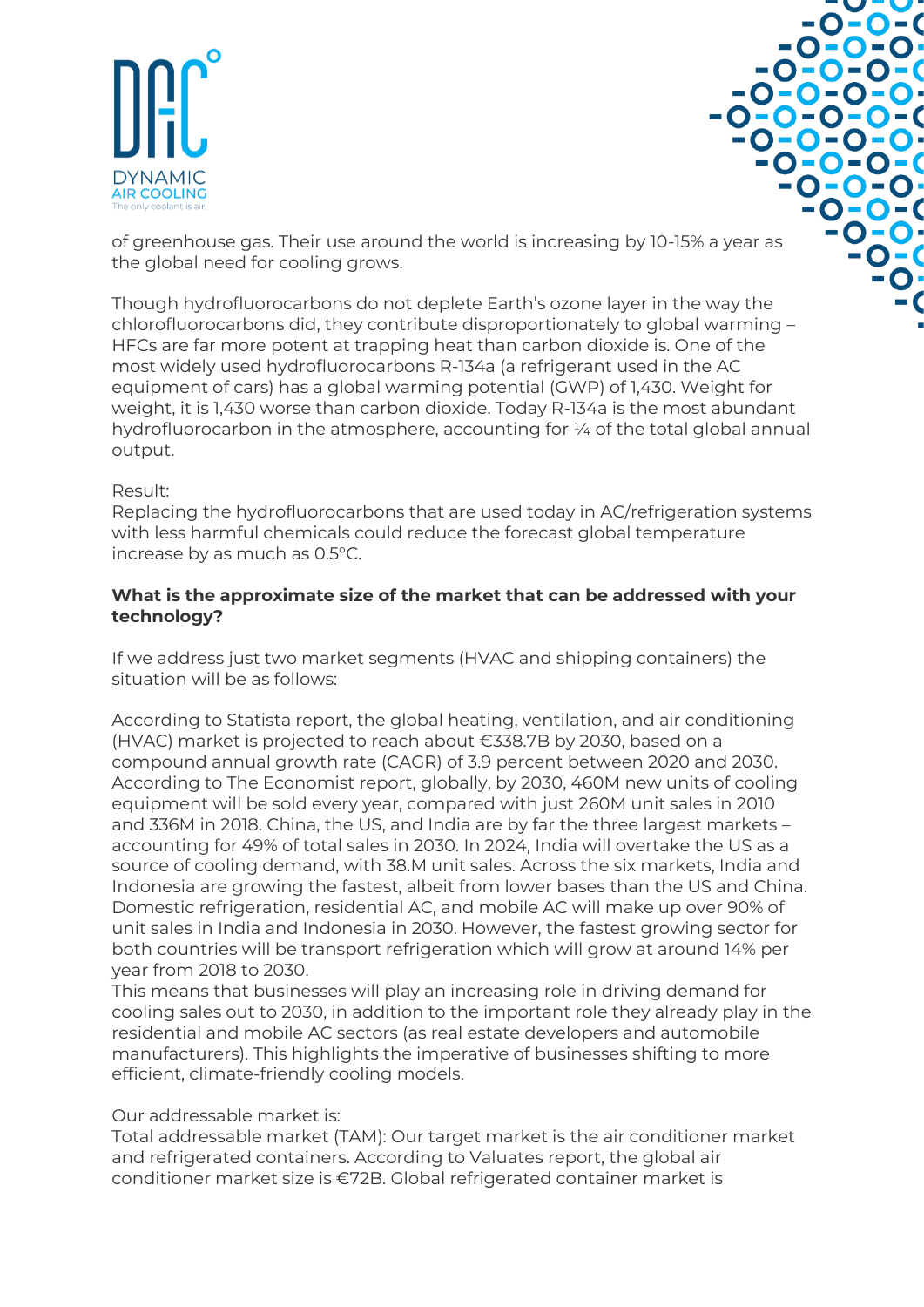



estimated as 1.2m. With an average price of a cooling unit €6,000, the total market size is €7.2bn.

Serviceable available market (SAM): Our target market is Europe and America, so our serviceable available market is estimated at €15.84 bn (approximately 20% of TAM).

Serviceable obtainable market (SOM): This gives us a sizeable market entry for which we have a very good product fit. Our forecast is that in 5-year time, DAC will achieve €21m of revenue. This is just 0.2% of our SAM.

# **What benefits does your technology impact or support?**

DAC is able to provide significant benefits:

### **Social:**

- **-O** affordable cold and AC for people in regions with hot climates
- **-O** better preservation of food products, medical supplies
- **-O** increase in food production
- **O** reduction of energy costs

#### **Environmental:**

- **-O** reduction of greenhouse gas emissions
- **-O** reduction of thermal pollution of the atmosphere
- **-O** ability to organize production with no CO2 emission limitations

### **How are others, or how might others attempt to solve the same customer or industry problem? If applicable, please include specific details including company and/or researchers' names and relevant patents.**

The cooling market globally is dominated by 12 large established players and a long tail of mid-sized companies. HVAC is an area that attracts many start-ups globally. Many of them focus on tracking & optimization of energy use. Yet a very small number is working on alternatives to traditional AC/refrigeration technologies. None of the current technology providers (in both HVAC and refrigerated container segments) have technology with potential like DAC's. Most of them require either a chemical coolant (HFC or alternatives) or water (for evaporation) to be used. Our technology is environmentally friendly, much more energy-efficient and requires much less complicated installation and service procedures. DAC offers a significantly lower total cost of ownership for our customers—our biggest competitive advantage.

### **Why is your solution the right one?**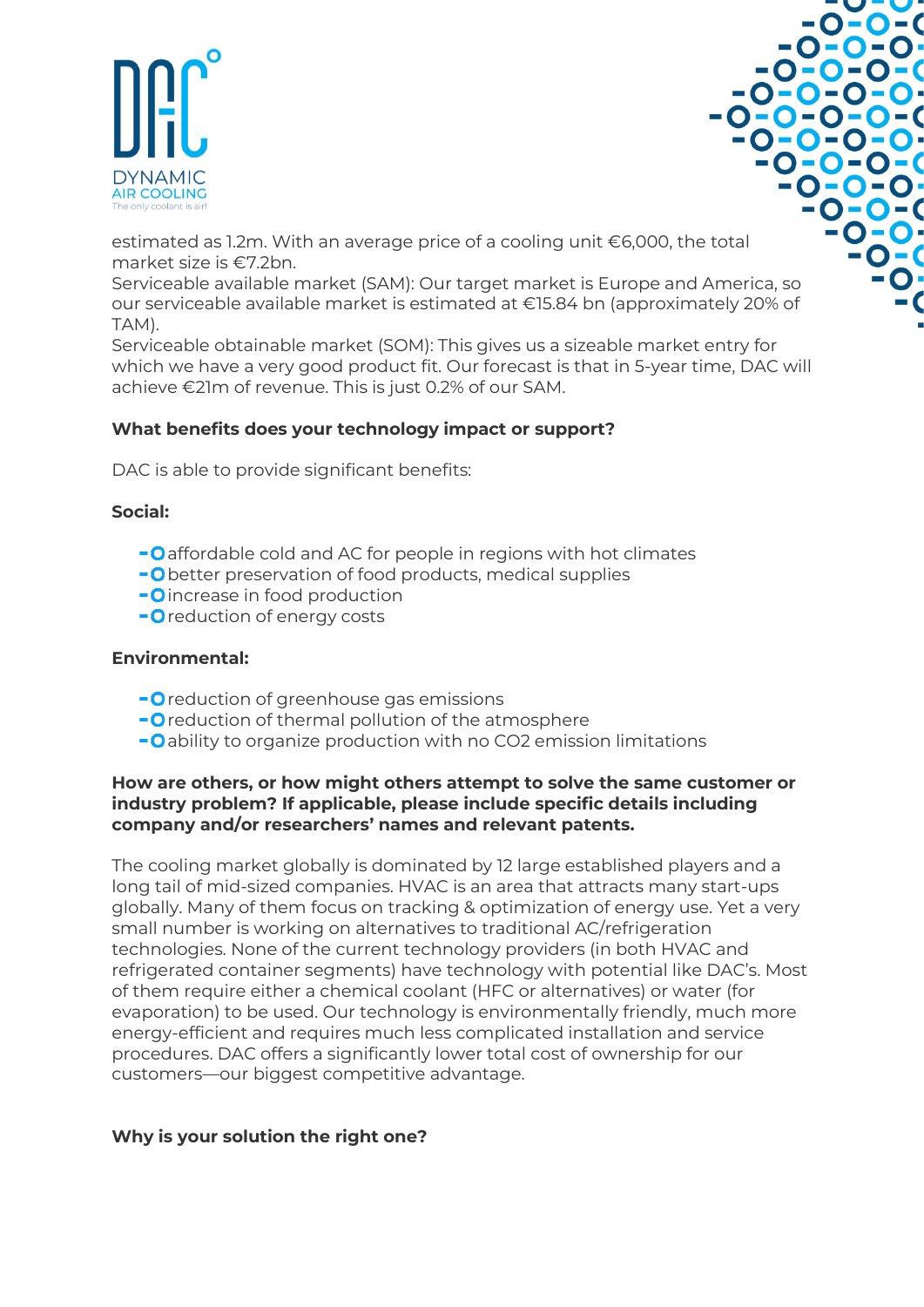

-v-v  $-0 - 0 - 0$  $-0 - 0 - 0$  $-0 - 0 - 0 - 0$  $-0-0-0-0 -0-0-0-0-0$  $-0 - 0 - 0 - 0$ -0-0-0-0  $-0 - 0 - 0$  $-0 - 0 - 0$  $-0 - 0$  $-0-0$ -0-

DAC USPs include:

- **-O** Immediate (seconds from the start of operation) cooling of air by -60°C. DAC technology can potentially provide cooling by -172°C.
- **-O** Cooling process occurs under very low pressure (3-7 bars).
- **-O** DAC uses no chemical refrigerants.
- -ODAC system is smaller & more efficient (uses up to 30% less electricity) than a conventional vapor compression AC/refrigeration system.
- **-O** DAC is more affordable and easier to install.
- **-O** DAC does not qualify as hazardous for environment equipment (less bureaucracy= more attractive for customers)

### **Has your technology been vetted by any external sources (customers, investors, industry participants, tech transfer offices, etc). What have they told you?**

So far the company achieved the following:

- 2015 Research team led by Oleksandr Razumtsev starts development of DAC technology;
- **-O** 2017 First patents received;
- **-O** 2018 DAC receives initial financing from VCs and angel investors;
- **O** 2018 DAC wins KyivTechHub Startup Competition:
- 2019 DAC technology achieves TRL 4 validation under laboratory conditions (expect to reach TRL5 validation in other relevant environments in 2021);
- 2019 DAC wins Pitching Match London at the European Startup Festival;
- 2019 DAC selected for participation in Brightlands Innovation Factory Acceleration Program, Netherlands;
- 2019 DAC wins 3rd place in 2019 Poland Prize Acceleration Program funded by the government of Poland;
- **-O** 2020 Polish patent application approved;
- 2020- DAC signs BridgeAlfa investment agreement with ShapeVC;
- 2020, March DAC wins UK Department of International Trade "Sustainable Fast Track Award";
- 2020, April DAC selected for participation in BRINC ScaleUP program, Poland;
- 2020, May DAC receives Horizon 2020 Seal of Excellence Award;
- 2020, July DAC wins Vestbee Award at PowerUP! in the EIT InnoEnergy Grand Final;
- **-O** 2020, September DAC wins the KSSE Special Award at the European Economic Congress Tech and Start-Up Days;
- 2021, January DAC wins Poland's National Centre for R&D (NCBR) Fast Track Competition;
- 2021, February DAC wins the Seal of Excellence Grant competition receiving grant funding of 4 million Polish zlotys (1,1M USD);
- 2021, February DAC submits a patent application to PCT;